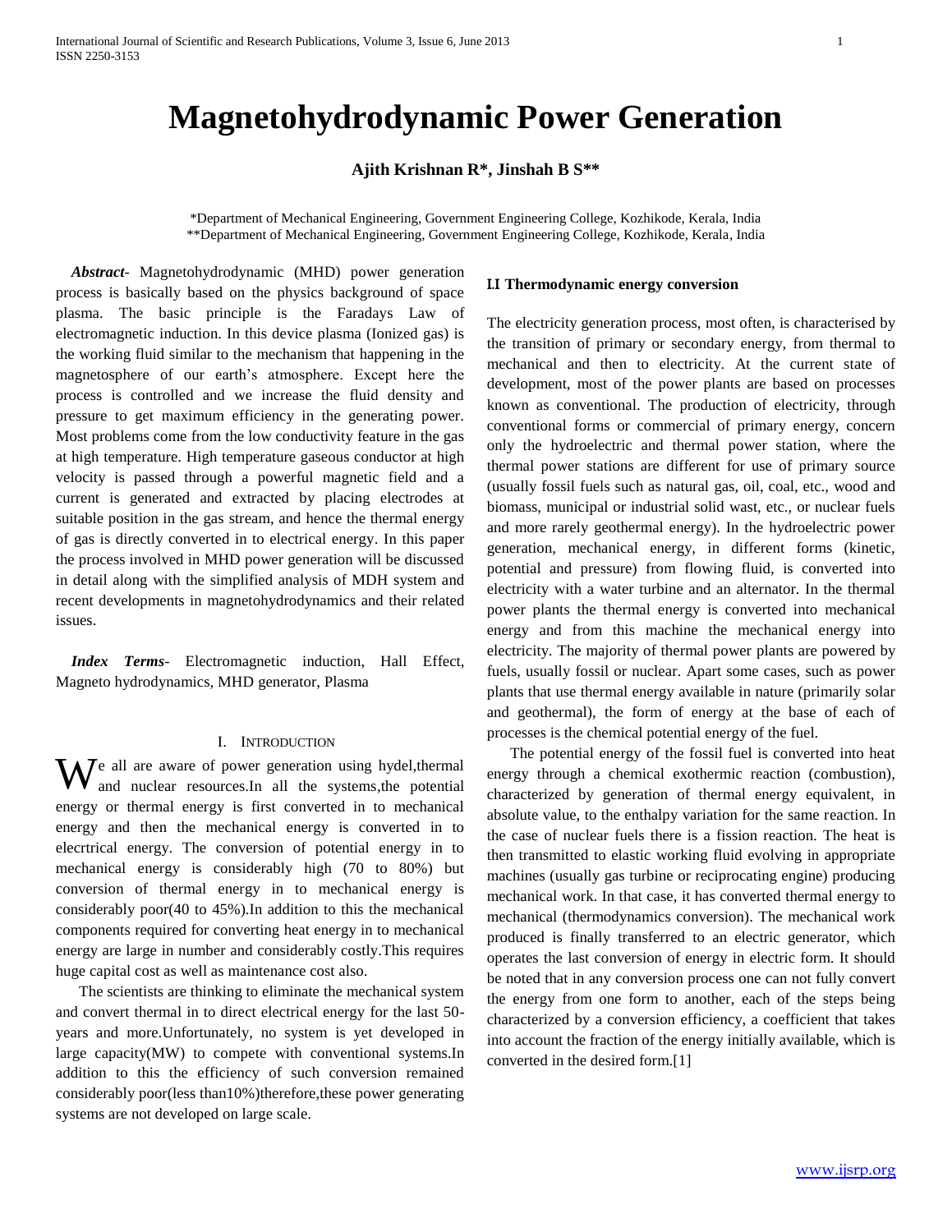#### I.II **Direct energy conversion systems**

 The possibilities of improving significantly the conventional energy conversion processes are mainly related to technological progress. They still have small margins and for this reason the researchers have turned to the development of other systems, socalled no-conventional. In the conventional conversion systems a significant loss of energy occurs in the transition from thermal to mechanical energy (thermodynamic conversion). Research is focusing its efforts on conversion processes that do not use this step. The absence of moving mechanical parts may allow the achievement of operating temperatures much higher than those typical of conventional processes, resulting therefore, at least potentially, a higher conversion efficiency. These processes are known as direct conversion, as primary and secondary energy is converted directly into electricity without the need to pass through a stage of mechanical energy [2]. The direct energy conversion methods that nowadays are taken into account in terms of industrial application are:

- Photovoltaic generation systems (Photovoltaic Solar Cells)[3]
- Electrochemical energy conversion (Fuel Cells) [4]
- Magnetohydrodynamic generation(MHD)[5]
- Electrogasdynamic generation(EGD)[6]
- Thermoeletric power generation [7]

Fuel Cell

In the first two processes the conversion fromthe primary to the secondary energy form takes place avoiding the conversion in the intermediate thermal energy. The Figure 1 shows the energy conversion stages in the direct generation of electric energy.

PRIMARY ENERGY

ENERGY

SECONDARY ENERGY

**VERSION** 

THERMAL ENERGY

The design of an energy converter is often dictated by the type of energy to be converted, although it is the duty of the engineer to seek out new and more efficient ways of transforming the primary sources of the energy into electricity. There are many reasons for the use of new and direct conversion schemes. These can be grouped into three important areas: efficiency, reliability, and the use of new sources of energy. It is hoped that when a processes occurs directly, rather than passing through several steps, it is likely to be more efficient. This will lead to less expenditure of the primary energy reserve and a lower investment per installed unit power. Efficiencies are, however, still low at this stage of development of most direct energy conversion schemes. As for reliability, there are places where energy conversion equipment must run for years without breaking down and without maintenance. These are situation where the ultimate reliability is required. Finally, the possibility of using new sources of energy seems enhanced by the development of the new direct energy converters.

There are many ways whereby the direct energy conversion of thermal to electrical energy can be obtained. In the following section the main one, magnetohydrodynamic power generation , is mentioned very briefly to give an overall background picture of the interest in direct conversion

## II. MAGNETOHYDRODYNAMIC POWER GENERATION

The magnetohydrodynamic power generator[8] is a device that generates electric power by means of the interaction of a moving fluid (usually a ionized gas or plasma) and a magnetic field. As all direct conversion processes the MHD generators can also convert thermal energy directly into electricity without moving parts. In this way the static energy converters, with no moving mechanical part, can improve the dynamic conversion, working at temperature more higher than conventional processes. The typical configuration of MHD generator is shown in Figure 2.



Figure 2: MHD channel

The underlying principle of MHD power generation is elegantly simple. Typically, an electrically conducting gas is produced at high pressure by combustion of a fossil fuel. The gas



ELECTRIC ENERGY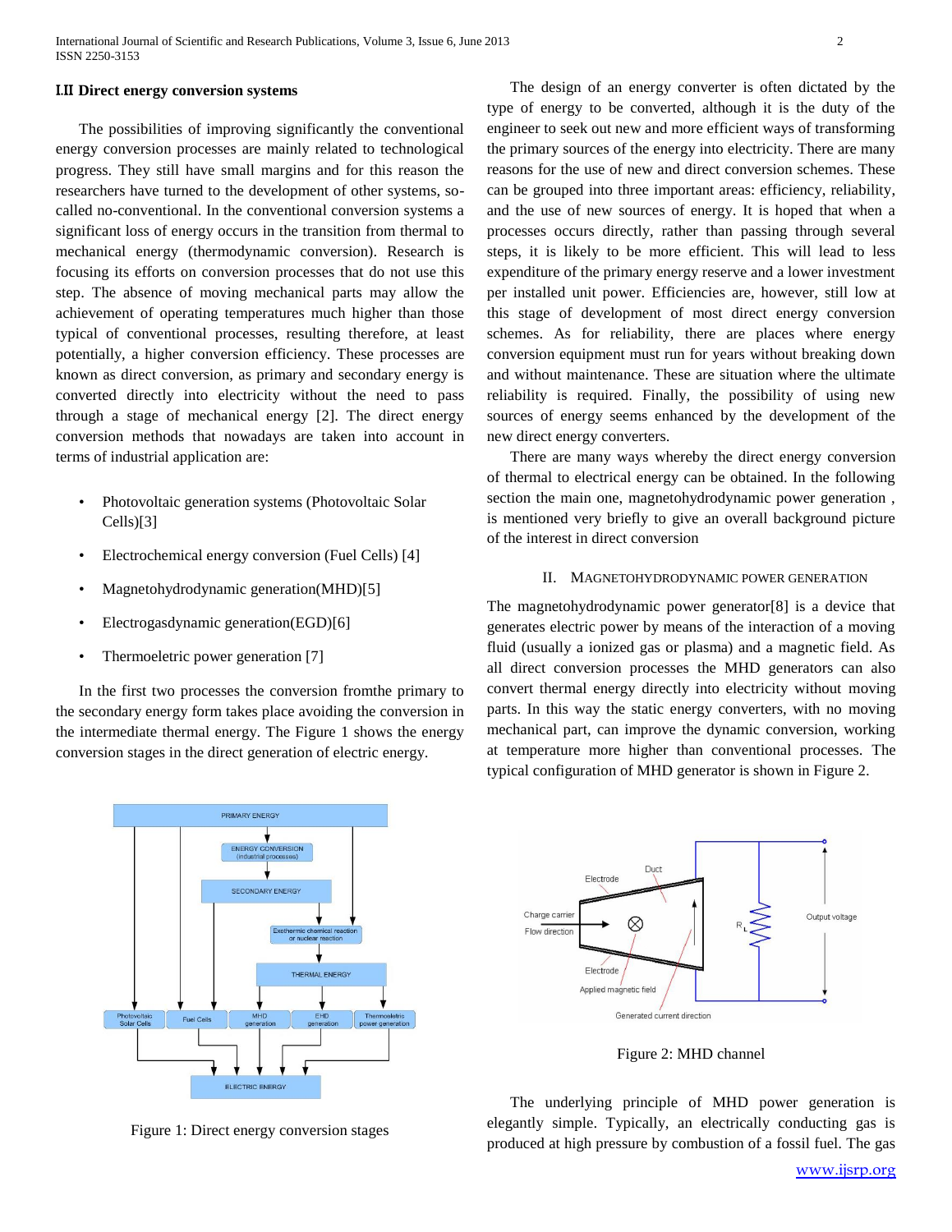is then directed through a magnetic field, resulting due to the Hall effect. The MHD system constitutes a heat engine, involving an expansion of the gas from high to low pressure in a manner similar to that employed in a conventional gas turbogenerator. In the turbogenerator, the gas interacts with blade surfaces to drive the turbine and the attached electric generator. In the MHD system, the kinetic energy of the gas is converted directly to electric energy as it is allowed to expand.

It is known, that if we have a current flowing in a conductor immersed in a magnetic field, in the same conductor will be generated a Lorentz force that is perpendicular to the direction of the magnetic field and to the current.

The induced emf(E) is given by

$$
E_i = \overrightarrow{u} \cdot \overrightarrow{B}
$$

where  $\frac{\rightarrow}{u}$  $\overrightarrow{u}$  is the velocity of ionized gas and  $\overrightarrow{B}$  $B$  is the strength of magnetic field intensity.

the induced current density is given by

$$
\overrightarrow{I_i} = \sigma \cdot \overrightarrow{E}
$$

where  $\sigma$  is the electrical conductivity of gas.

The retarding force on the conductor is the Lorentz force given by

$$
F_i = \overrightarrow{I} \cdot \overrightarrow{B}
$$

In an MHD converter the electrical conductor is replaced by a plasma current at high speed and with high temperature to be partially ionized . So, the current flow is not only made of electrically neutral molecules but also with a mix of positive ions and electrons. When an high velocity gas flows into convergentdivergent duct and passes through the magnetic field an e.m.f is induced, mutual perpendicular to the magnetic field direction and to the direction of the gas flow. Electrodes in opposite side walls of the MHD flow channel provide an interface to an external circuit. Electrons pass from the fluid at one wall to an electrode, to an external load, to the electrode on the opposite wall, and then back to the fluid, completing a circuit. Thus the MHD channel flow is a direct current source that can be applied directly to an external load or can be linked with a power conditioning converter to produce alternating current. The electric energy produced is proportional to the reduction of kinetic energy and enthalpy of the fluid current. MHD effects can be produced with electrons in metallic liquids such as mercury and sodium or in hot gases containing ions and free electrons. In both cases, the electrons are highly mobile and move readily among the atoms and ions while local net charge neutrality is maintained. Any small volume of the fluid contains the same total positive charges in the ions and negative charges, because any charge imbalance would produce large electrostatic forces to restore the balance.

Most theoretical and experimental work and power plant development and application studies have focussed on hightemperature ionized gas as the working fluid. Unfortunately, most common gases do not ionize significantly at temperatures obtainable with fossil fuel chemical reactions. This makes it necessary to seed the hot gasses with small amounts of ionizable materials such as alkali metals. Materials such as cesium and potassium have ionization potentials low enough that they ionize at temperatures obtainable with combustion reaction in air. Recovery and reuse of seed materials from the MHD channel exhaust are usually considered necessary from both economic and pollution standpoints.

Interest in MHD power generation was originally stimulated by the observation that the interaction of a plasma with a magnetic field could occur at much higher temperatures than were possible in a rotating mechanical turbine. The limiting performance from the point of view of efficiency of a heat engine is limited by the Carnot cycle. A system employing an MHD generator offers the potential of an ultimate efficiency in the range of 60 to 65%. This is much better than the 35 to 40% efficiency that can be achieved in a modern conventional thermal power station.

The power output of an MHD generator for each cubic metre of its channel volume is proportional to the product of the gas conductivity, the square of the gas velocity, and the square of the strength of the magnetic field through which the gas passes. For MHD generators to operate competitively with good performance and reasonable physical dimensions, the electrical conductivity of the plasma must be in a temperature range above about 1800K.

Apart of the MHD power generator, other apparatus are necessary to form the overall MHD system. It is necessary to burn the fuel and the oxidizer, to add the seed, and to make arrangements for exporting the generated electrical power. The fuel is usually fossil and the oxidizer is air, for obvious economic reasons. For large systems, some precautions should be taken to limit the amount of losses. The air may be enriched with more oxygen, and preheating of the incoming oxidizer becomes necessary to allow thermal ionization. In practice a number of issues must be considered in the implementation of a MHD generator: Generator efficiency, Economics, and Toxic products. These issues are affected by the choice of one of the three MHD generator designs. These are the Faraday generator, the Hall generator, and the disk generator

#### **II.I Faraday generator**

A simple Faraday generator would consist of a wedge-shaped pipe or tube of some non-conductive material. When an electrically conductive fluid flows through the tube, in the presence of a significant perpendicularmagnetic field, a charge is induced in the field, which can be drawn off as electrical power by placing the electrodes on the sides at 90 degree angles to the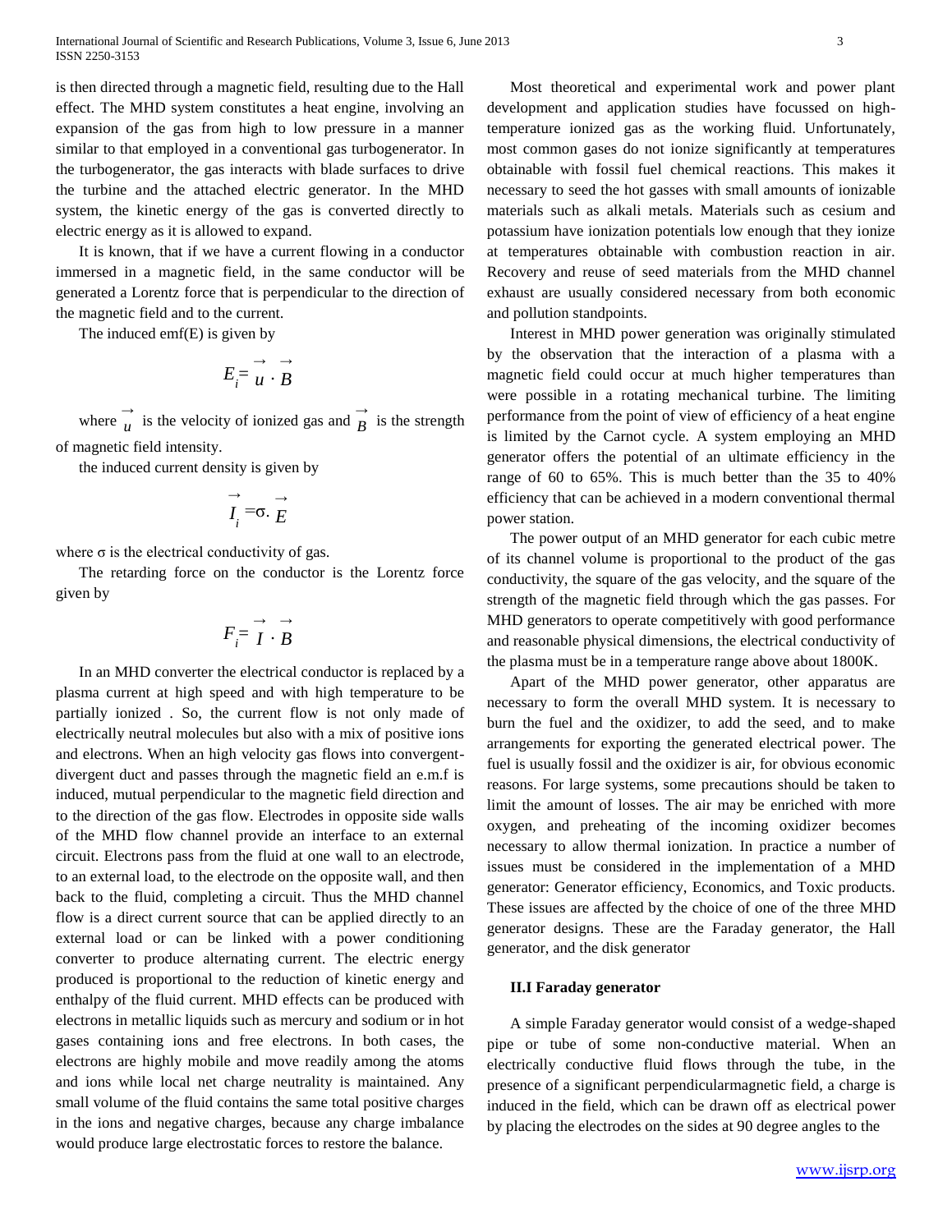

Figure 3: Faradys generator

magnetic field. The main practical problem of a Faraday generator is that differential voltages and currents in the fluid short through the electrodes on the sides of the duct. The most powerful waste is from the Hall effect current.

## II.II **Hall generator**

The most common answer is to overcome the problems of faradys generator is the Hall effect to create a current that flows with the fluid. The normal scheme is to place arrays of short, vertical electrodes on the sides of the duct. The first and last electrodes in the duct supply the load. Each other electrode is shorted to an electrode on the opposite side of the duct. Losses are less than that of a Faraday generator, and voltages are higher because there is less shorting of the final induced current. However, this design has problems because the speed of the material flow requires the middle electrodes to be offset to catch the Faraday currents. As the load varies, the fluid flow speed varies, misaligning the Faraday current with its intended electrodes, and making the generator efficiency very sensitive to its load.



Figure 4: Disk generator

## II.III **Disk generator**

The third, currently most efficient answer is the Hall effect disk generator. This design currently holds the efficiency and energy density records for MHD generation. A disk generator has fluid flowing between the center of a disk, and a duct wrapped around the edge. The magnetic excitation field is made by a pair of circular Helmholtz coils above and below the disk. The Faraday currents flow in a perfect dead short around the periphery of the disk. The Hall effect currents flow between ring electrodes near the center and ring electrodes near the periphery. Another significant advantage of this design is that the magnet is more efficient. First, it has simple parallel field lines. Second, because the fluid is processed in a disk, the magnet can be closer to the fluid, and magnetic field strengths increase as the 7th power of distance. Finally, the generator is compact for its power, so the magnet is also smaller. The resulting magnet uses a much smaller percentage of the generated power.

## III. POWERCYCLE FOR MHD-GENERATOR

MHD generator replaced the gas turbine used in conventional cycle is shown in Figure 5. A compressor is used to elevate the pressure and then heat is added to increase the gas temperature which is sufficient to ionize the gas. Then the gas flow is accelerated by passsing through the nozzle before entering MHD generator.The gas passing through the MHD generator is deaccelerated and electrical energy is generated

It is obvious that the MHD-cycle is thermal power cycle and the thermal efficiency is given by

$$
\eta = \frac{Workoutput}{Heatinput} = \frac{(h_3 - h_4) - (h_2 - h_1)}{(h_3 - h_2)}
$$

where indicated enthalpies are stagnation values which takes into account the K.E of the flowing gas The stagnation enthalpy of the followin gas is given by

$$
h_o=h+\frac{u^2}{2}
$$

where u is the velocity of the flowing gas.

In actual MHD-generator, the gas velocity is sufficiently high (sonic and ebove) so that the K.E of the flowing gas represents substantial portion of the total enegy.



Figure 5: Power cycle for MHD power generation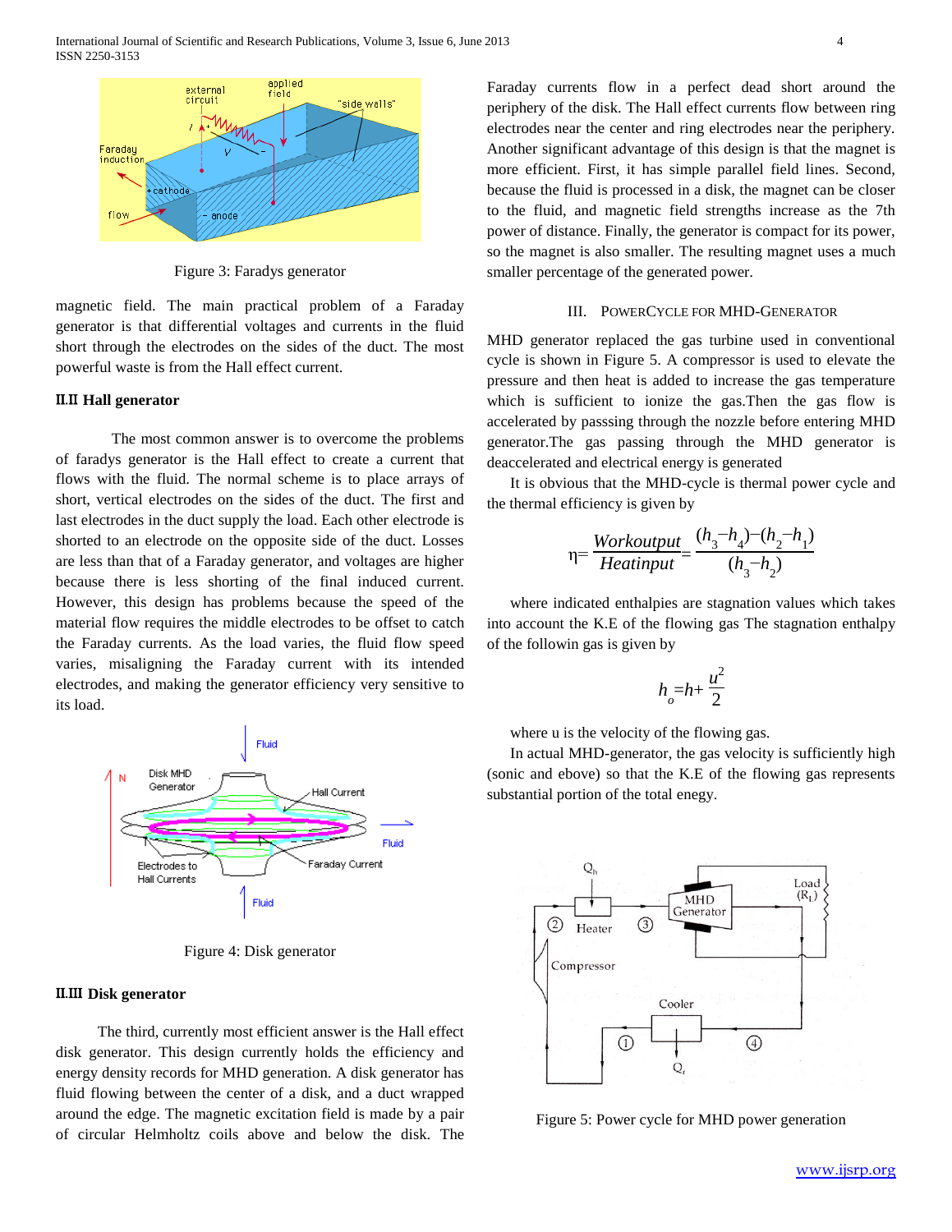International Journal of Scientific and Research Publications, Volume 3, Issue 6, June 2013 5 ISSN 2250-3153

## III.I **Simplified analysis of MHD Generator**

The following assumptions are made in the analysis of the MHD generator.

- 1. working gas is an ideal gas
- 2. gas flowing at constant velocity and pressure
- 3. magnetic flux generated remains constant
- 4. no heat transfer to the surroundings
- 5. gas flow is uniform

When the high velocity ionized gas flows through the magnetic field,the induced EMF tries to slow down the motion of the gas as it acts in the opposite direcion.The duct is made diverging as the gas velocity decreases along the flow direction.The elecrical energy is extracted from the thermal energy of the gases keeping axial velocity constant.The electrical energy is produced when the condutive gas cuts the magnetic lines of force.The gas is accelerated to restore its velocity with decrease of temperature and axial velocity held constant,large power is developed if the applied magnetic flux density and gas velocity are high.The lorentz force induced on electrons acts in the direction of retarding the gas flow.The direction of Lorentz force is opposite to the velocity of conducting gas. The induced emf generated is given by

$$
E_i = \overrightarrow{u} \cdot \overrightarrow{B}
$$

The elecromagnetic force acting on the gas particle in the presence of electric field E is given by

$$
F = Q(E + E_i) = Q[E + u.B]
$$

The force F acts on the particle at right angles to both magnetic field and gas velocity.Gas particles flow in the direction of the electric field . Current intensity between the electrode connected externally in perpendicular direction is given by,

$$
E_z = -\frac{V}{\delta}
$$

where  $\delta$  is the distance between the electrodes.

Total electric field $E_{zt}$  is given by

$$
E_{zt} = E_t + E_z = u.B - \frac{V}{\delta} = \frac{(u.B.\delta) - V}{\delta}
$$

B=Magnetic field( $w/m^2$ )

u=Gas velocity(*w*/*m*)

E=Electric field(*volts*/*m*)

δ=Distance between the electrode(m)

 $V_o$ =Open circuit voltage(volts)

For open circuit voltage *E zt* becomes zero

$$
V_{o} = u.B.\delta
$$

If  $R_g$  is internal resistance and  $R_L$  is the load resistance and I is the flowing current,then

$$
I = \frac{v_o}{R_g + R_L}
$$

W(power output from MHD generator)

$$
V_o I = I^2 R_g = (\frac{v_o}{R_g + R_L})^2 R_g
$$

The condition for maximum power,

$$
R_{g} = R_{L} W_{max} = \frac{v_o^2}{4R_{g}} = \frac{(u.B.\delta)^2}{4R_{g}}
$$

but  $R_g = \frac{\delta}{\sigma_g}$  $\frac{\sigma}{\sigma A}$  where  $\sigma$  is gas conductivity(*mho/m*) and A is electrode surface area(*m* 2 )

$$
W_{max} = \frac{u^2 \cdot B^2 \cdot \delta^2}{4 \cdot \sigma} \cdot \sigma \cdot A
$$

$$
= \frac{u^2 \cdot B^2 \cdot \sigma}{4} (A \cdot \delta)
$$

where $(A.\delta)$  becomes the volume of MHD generator.

$$
W_{max} = \frac{u^2 \cdot B^2 \cdot \sigma}{4} / m^3 of MHD generator
$$

This shows that  $W_{max}$  is proportional to the square of magnetic flux ,therefore it needs strong magnetic field to make the generator compact.

Conversion efficiency of MHD  $(\eta_c)$ ,

$$
\eta_c = \frac{V_{max}}{u.B}
$$

$$
V_{max} = u.B.\delta - I_{max} \frac{\delta}{\sigma.A}
$$

$$
I_{max} = \frac{V_o}{R_g + R_L} = \frac{UB\delta}{2R_g} = \frac{u.B.A.\sigma}{2}
$$

www.ijsrp.org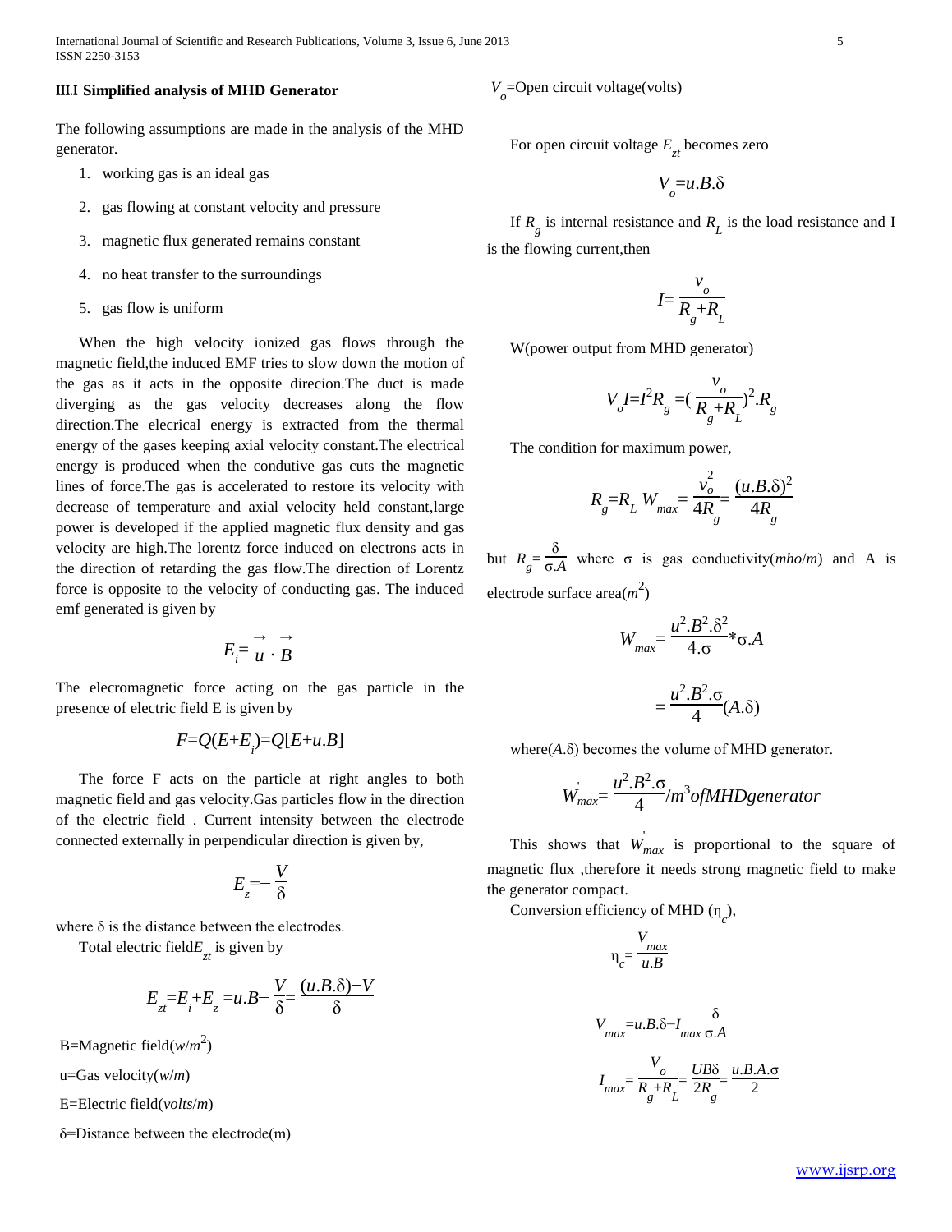International Journal of Scientific and Research Publications, Volume 3, Issue 6, June 2013 6 ISSN 2250-3153

$$
\eta_c = \left(\delta - \frac{\delta^2}{2\sigma}\right) = \delta \left(1 - \frac{\delta}{2\sigma}\right)
$$

$$
\eta_c = \frac{[uB\delta - (\frac{uBA\delta}{2})]^*(\delta/2\sigma)}{uB}
$$

## IV. MHD PHENOMENA DESCRIPTION

#### IV.I **MHD Equations**

The complete set of magnetohydrodynamic equations for a Newtonian, constant property fluid flow includes, the Navier-Stokes equations of motion (i.e., momentum equation), the equation of mass continuity, Maxwell's equations, and Ohm's Law . In differential form they constitute the following system of equations:

$$
\mathbf{Q}(\frac{\partial u}{\partial t}+(u.\nabla)u)=-\nabla p+jxB+\mu_f\nabla^2 u+\mathbf{Q}g
$$

Navier-Stokes equations of motion

(i.e., momentum equation) where MHD body force is

 $(i * B)$  and  $j = \sigma(E + uB)$ 

∂ϱ  $\frac{\partial \mathcal{L}}{\partial t}$ + $\nabla$ .*Qu*=0 .... equation of mass continuity

 $E=-\frac{\partial B}{\partial t}$ ∂*t* .... Maxwells equations

∇\**B*=μ *m j* ....Ohms Law

ϱ=*fluiddensity*

*u*=*fluidvelocity*

μ *m* =*magneticpermeability*

μ *f* =*fluiddynamicviscosity*

*B*=*magneticfieldintensity*

*E*=*electircfield*

σ=*electricalconductivity*

## IV.II **Dimensionless parameters**

Fluid mechanics equations typically are cast in dimensionless form so that the relative strengths of the different terms can be inferred by the size of any multiplying factors. The equation of motion can be written in dimensionless form by making the substitutions:

$$
j^* = \frac{j}{\sigma u_o B_o}
$$
  

$$
p^* = \frac{p}{\sigma u_o B_o^2 a}
$$
  

$$
\nabla^* = \frac{1}{a} \nabla \qquad \qquad u^* = \frac{u}{u_o} \qquad \qquad B^* = \frac{B}{B_o}
$$

where a,  $u_0$  and  $B_0$  are characteristic values of length, velocity and applied magnetic field. Characteristic values of the current density and pressure have been selected carefully in order to scale the phenomena of interest; different values could have been selected, leading to different systems of non-dimensionalization. Using this system, the equation of motion (excluding gravity) becomes,

$$
\frac{1}{N}(\frac{\partial u^*}{\partial t} + (u^*.\nabla)u^*) = -\nabla p^* + j^* B^* + \frac{1}{Ha^2}\nabla^2 u^*
$$

The characteristic parameters Re, Ha and N are the Reynolds number, the Hartmann number, which is an average measure of the ratio of magnetic to viscous forces, and the interaction parameter, which is a measure of the ratio of magnetic to inertial forces. They are defined as:

$$
Re = \frac{\rho u_o a}{\mu_f} \qquad Ha = aB_o \sqrt{\frac{\sigma_f}{\mu_f}}
$$

$$
N = \frac{Ha^2}{Re} = aB_o^2 \cdot \sigma_f \rho u_o
$$

When the Hartmann number and interaction parameter are both sufficiently large, the momentum equation throughout the bulk of the fluid can be reduced to the simple form:

 $\nabla p = j * B$ 

Table 1 gives representative values of these characteristic dimensionless parameters for example cases of interest.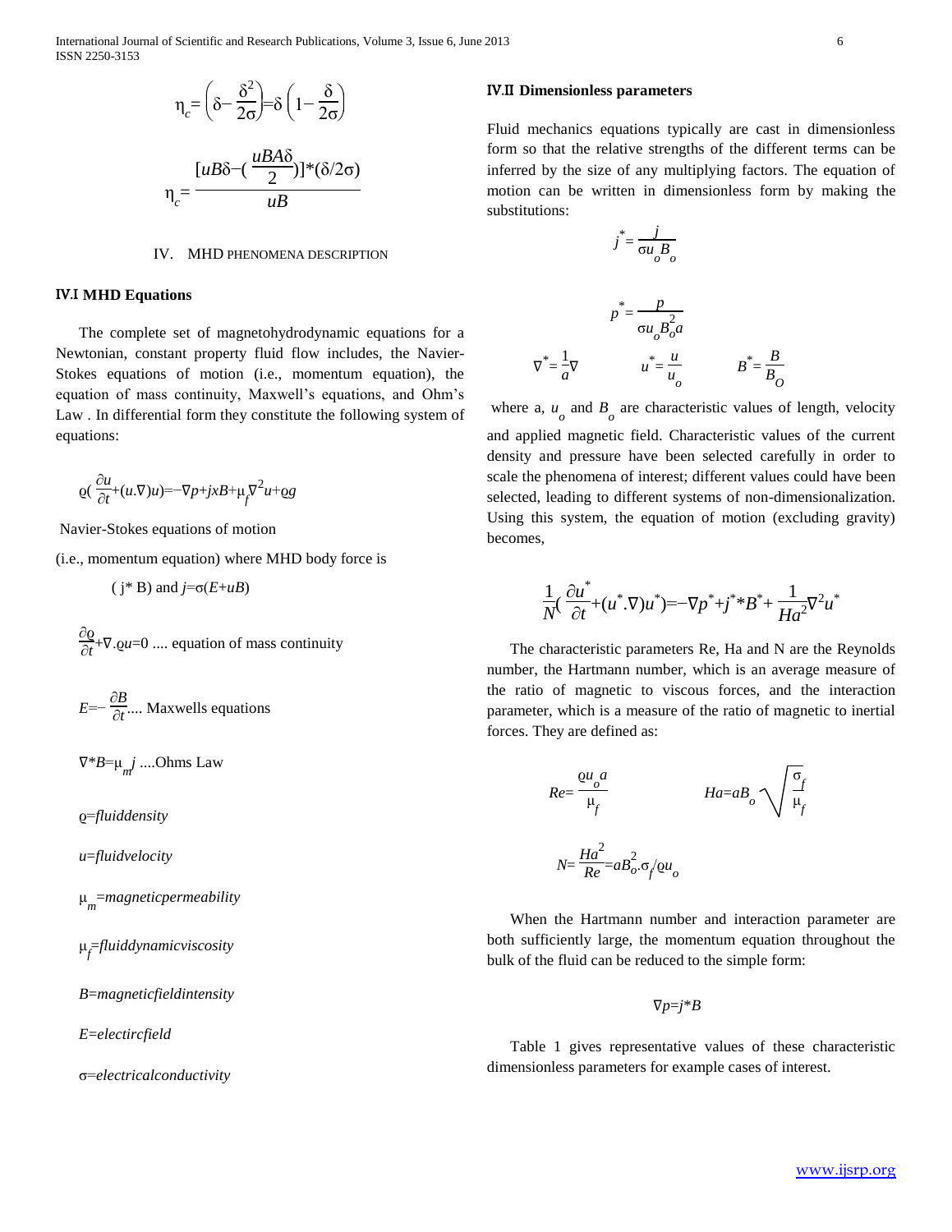| Parameter | <b>NaK</b>          | Hg         | Electrolyte  | Air $(3000 \text{deg}C)$ |
|-----------|---------------------|------------|--------------|--------------------------|
|           |                     |            | (20degC)     |                          |
|           | $(100 \text{degC})$ | (20degC)   | 15% KOH      | with $2\%$ K             |
| Re        | $1.6x10^5$          | $9.1x10^5$ | $4.3x10^{4}$ | 350                      |
| Ha        | 6800                | 2700       | 17.5         | 98                       |
| N         | 290                 | 8.2        | $7x10^-3$    | 27                       |
| Re<br>m   | 0.30                | 0.14       | $1.2x10^5$   | $1.3x10^5$               |

Table 1: Typical values of Re, Ha, N, and  $\text{Re}_{m}$  for several materials (assuming  $a=0.1$  m,  $B=1$  T,  $v=1$  m/s)

The dimensionless product  $\omega\tau$ , often called the Hall parameter, is an important characteristic number in MHD design. The conductivity tensor is anisotropic due to the Hall component unless ωτ∠∠1 On a microscopic scale, the Hall parameter indicates the average angular travel of electrons between collisions.Since the mean free path is inversely proportional to pressure, lower pressure and higher values of B give larger values of  $ωτ$ .[11]

## V. DIFFERENT MHD SYSTEMS

As of 1994, the 22%efficiency record for closed-cycle disk MHD generators was held by Tokyo Technical Institute. Typical open-cycle Hall duct coa lMHD generators are lower, near 17%. These efficiencies make MHD unattractive, by itself, for utility power generation, since conventional Rankine cycle power plants easily reach 40%.

However, the exhaust of an MHD generator burning fossil fuel is almost as hot as the flame of a conventional steam boiler. By routing its exhaust gases into a boiler to make steam,MHD and a steam Rankine cycle can convert fossil fuels into electricity with an estimated efficiency up to 60 percent, compared to the 40 percent of a typical coal plant. Repowering of existing thermal power plants is possible with a significant increase of the efficiency of the plant. Efficiencies greater than 65-70% can be reached if a triple cycle, including an MHD generator, a gas turbine and a steam turbine, is utilized. The abundance of coal reserves throughout much of the world has favoured the development of coal-fired MHD systems for electric power production. Coal can be burned at a temperature high enough to provide thermal ionization. However, as the gas expands along the duct or channel, its electrical conductivity drops along with its temperature. Thus, power production with thermal ionization is essentially finished when the temperature falls to about 2500 K. To be economically competitive, a coal-fired power station would have to combine an MHD generator with a conventional steam plant in what is termed a binary cycle. The hot gas is first passed through the MHD generator (a process known as topping) and then onto the turbogenerator of a conventional steam plant (the bottoming phase). An MHD power plant employing such an arrangement is known as an opencycle , or once-through, system.



Figure 6: The typical open cycle scheme for a coal-firedMHD systems[9]

The Figure 6 shows the typical open cycle scheme for a coalfired MHD systems for electric power production Coal combustion as a source of heat has several advantages[9]. For example, it results in coal slag, which under magnetohydrodynamic conditions is molten and provides a layer that covers all of the insulator and electrode walls The electrical conductivity of this layer is sufficient to provide conduction between the gas and the electrode structure but not so high as to cause significant leakage of electric currents and consequent power loss. The reduction in thermal losses to the walls because of the slag layer more than compensates for any electrical losses arising from its presence. However, the dust could degrade the MHD generator elements. In fact, an important item in the development of the MHD generator is the development of a durable electrode. The development of suitable materials for use in MHD generator is one of the most challenging areas. The very high temperatures (2700 K) coupled with the highly corrosive seed-laden atmosphere limit the choice of materials in contact with the plasma. These materials in contact with the high temperature plasmas in MHD generator are simultaneously subjected to stresses of mechanical, thermal, chemical and electromagnetic nature. The use of a seed material in conjunction with coal offers environmental benefits. In particular, the recombination chemistry that occurs in the duct of a MHD generator favours the formation of potassium sulphate in the combustion of high-sulfur coals, there by reducing sulphur dioxide emissions to the atmosphere. The need to recover seed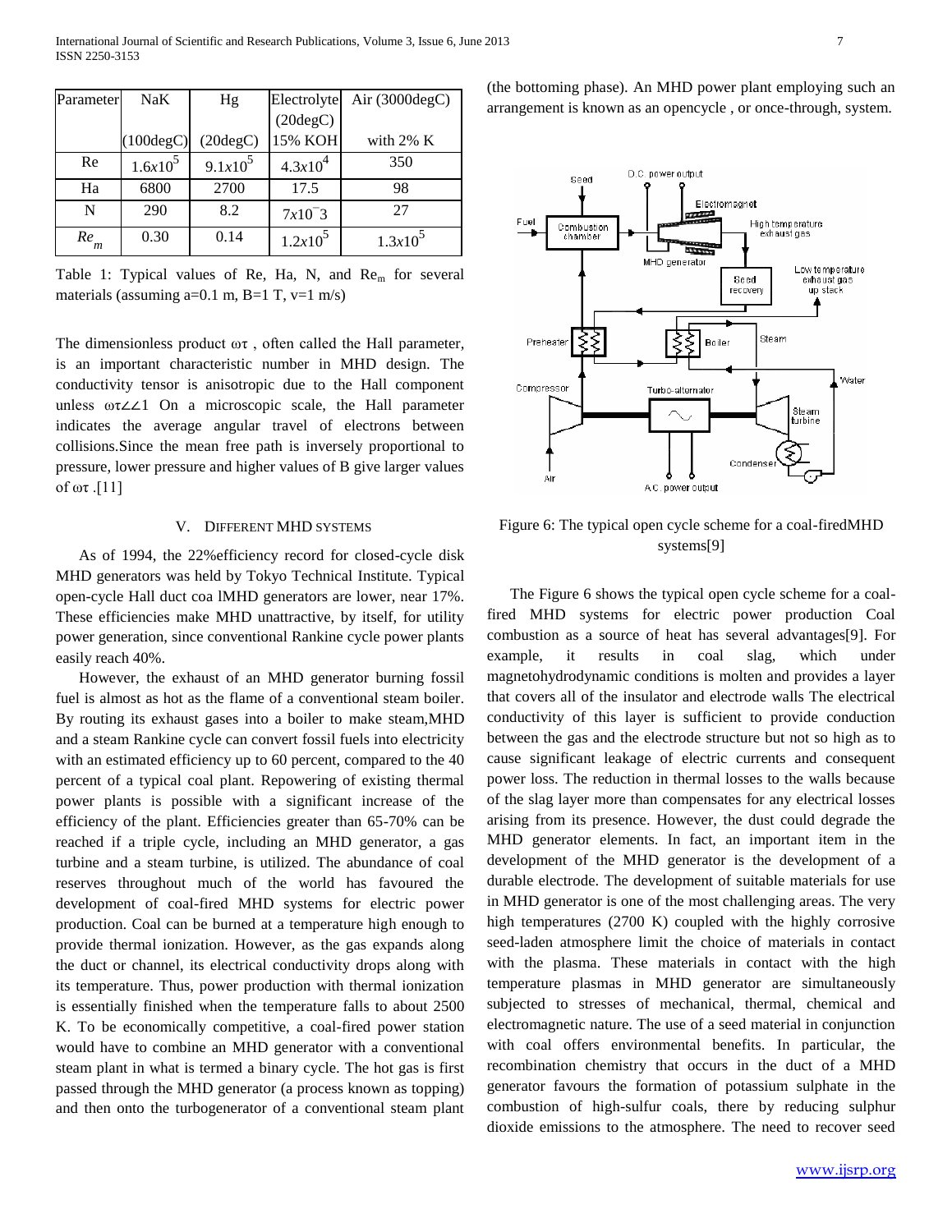material also ensures that a high level of particulate removal is built into an MHD coal-fired plant. Finally, by careful design of the boiler and the combustion controls, low levels of nitrogen oxide emissions can be achieved. The problems due to the direct combustion of coal can be overcome combining the MHD generator on the Integrated Gasification Combined Cycle (IGCC), it is a technology that turns coal into gas synthesis gas (syngas). All the treatments on the gas are performed before the combustion, so that the electrostatic precipitator is no longer necessary. On the other hand, eliminating the most part of the sulphur before the Claus/Scot process is a great advantage, in particular in the cases of coal with a high percentage of sulphur. In addition to natural gas as a fuel source, more MHD power generation systems have been proposed.

A magnetohydrodynamic generator might be heated by a Nuclear reactor (either fission or fusion). Reactors of this type operate at temperatures as high as  $2000^{\circ}$ C. By pumping the reactor coolant into a magnetohydrodynamic generator before a traditional heat exchanger an estimated efficiency of 60% can be realised. The Figure 7 shown the typical close-cycle system for nuclear source[10].

In theory, solar concentrators can provide thermal energy at a temperature high enough to provide thermal ionization. Thus, solar-based MHD systems have potential, provided that solar collectors can be developed that operate reliably for extended periods at high temperatures. MHD generators have not been employed for large scale mass energy conversion because other techniques with comparable efficiency have a lower lifecycle investment cost. Advances in natural gas turbines achieved similar thermal efficiencies at lower costs by having the turbines



Figure 7: The typical close cycle scheme for nuclear source[10]

exhaust drive a Rankine cycle steam plant. To get more electricity from coal, it is cheaper to simply add more lowtemperature steam generating capacity. Presently, the most often considered use if MHD generator is as a topping device for conventional steam plants. The fact there are no moving mechanical parts will make operation at high temperature feasible. The upper limit temperature in a steam plant is about  $750^{\circ}$ C, which is far below the temperatures reached by MHD generators (about  $2700^{\circ}$ C). To obtain good conducting gases, it is necessary to add cesium or potassium as seed materials and to solve the problem of corrosion. Advances in refractory material are needed. The cost of seeding increases substantially the cost of installed power. The cost of wall material is an important part of the total cost of an MHD generator. Good insulating and refractory materials working for a reasonably long time without deterioration should be found. The problem of high temperatures could be alleviated by the use of some type of non thermal ionization. This can also make the possibility of a nuclear reactor MHD generator coupling feasible, with the advantage of having an entirely static power plant. From the tremendous amount of work done in this field, both theoretically and experimentally, it seems that a fossil fueled MHD topper is the most promising MHD generator and most probably will be the first to be operating to on the industrial level. Many problems need to be solved before an MHD power plant becomes competitive: seed recovery, superconductivity for the magnet, high temperature materials, AC power generation, and progress in non equilibrium ionization techniques.

#### VI. NEAR FUTURE POWER GENERATION SYSTEM

#### VI.I **Energy Re-Circulating LNG/MHD System**

Figure 8 shows proposed energy re-circulating type MHD power generation system with LNG heat source which has been proposed by Prof. Y. Okuno at Tokyo Institute of Technology. The system does not combined with any other system and is called closed cycle MHD single system. We can see that plant efficiency is expected over 60% even the enthalpy extraction ratio of the MHD generator is only 30%. Thermal input to the MHD generator is 200% and electric output is 60% in spite of only 100% input thermal energy to the system because 100 of heat is recovered by regenerator. Enthalpy extraction ratio of above 30 achieved by experiments with shock tube facility. So this estimation of efficiency is considered to be realistic in near future[12].

## VI.II **Energy Re-Circulating Nuclear/Gas Turbine System**

It is pointed out that efficiency of power generation system with nuclear fission reactor must be increased in order to reduce  $CO<sub>2</sub>$  emission. Energy re-circulating type gas-turbine single system with nuclear reactor is proposed. Schematic of this system is shown in Figure 9.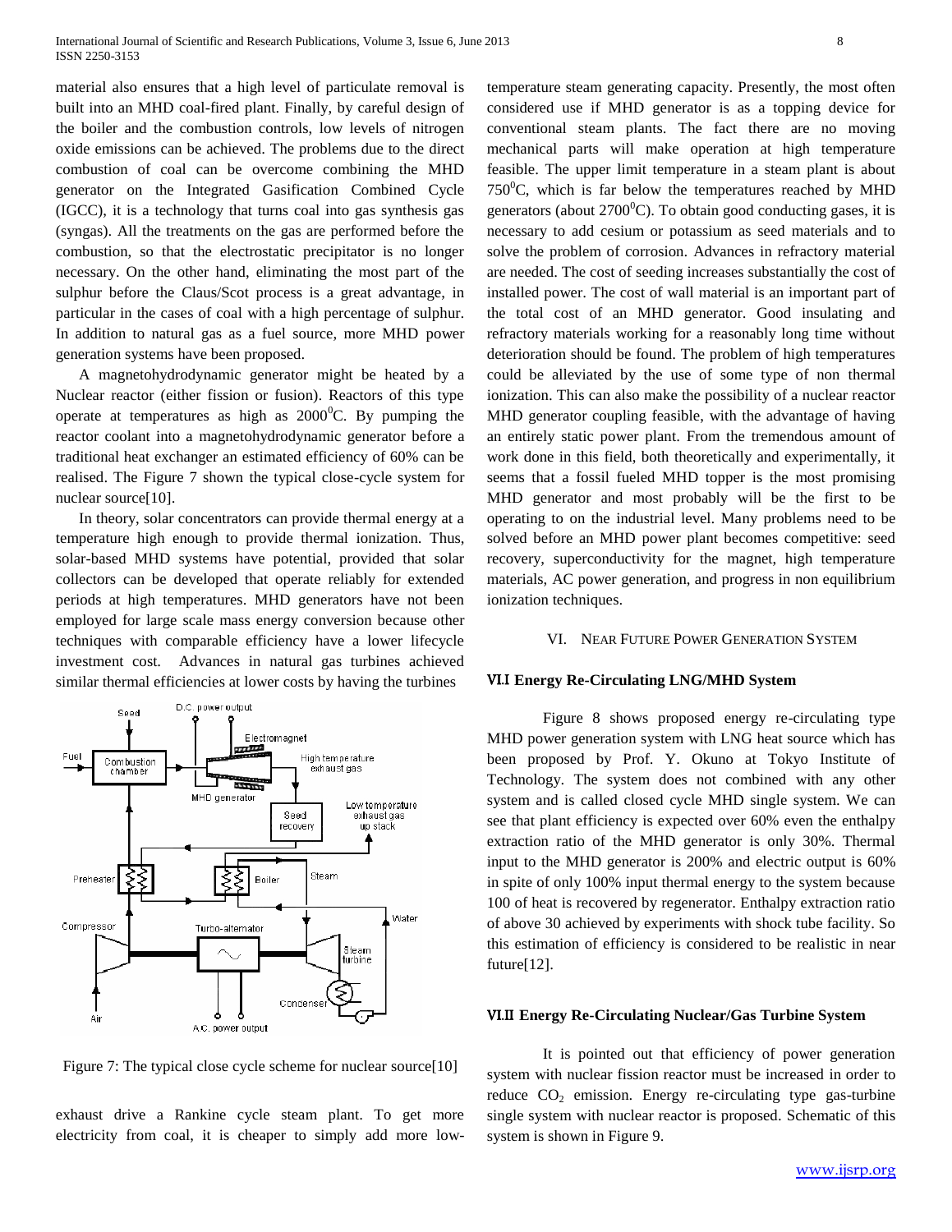

Figure 8: Energy Re-circulating type MHD single system with LNG as heat source.<sup>[12]</sup>



Figure 9: Energy Re-circulating type gas-turbine single system with nuclear reactor as heat source.

Here, working gas is re-circulating helium and high temperature gas-cooled reactor (HTGR) is considered to be used in this system. We can expect high plant efficiency about 47% in contrast with 35% for the case of BWR/steam-turbine system. This remarkable increase in efficiency results in saving by over 25% of nuclear fuel consumption. Main issue may be development of increase operating temperature.

## VI.III **Energy Re-Circulating Nuclear/MHD System**

Because, in previous nuclear/gas-turbine system, highest working temperature is considered to be  $850^{\circ}$ C owing to requirement from difficulty in developing HTGR, its efficiency is relatively low. A system using MHD generator to achieve higher efficiency is proposed as shown in Figure 10. This system is a special power generation system driven by HTGR directly connected with MHD single power generation system for space applications. Typical gas dynamic parameters of heat, Q in MW, temperature, T in K, and pressure, P in MPa are shown in this figure. Working medium of helium mixed with xenon is used so as to connect closed cycle MHD system directly to HTGR. We exclude alkali-metal seed from the system. Mixed inert gas (MIG) system has been studied to eliminate system complexity of seed injection, mixing and recovery. Ionization potential of MIG working medium is much higher than that of inert gas seeded with alkali-metal, and therefore, ionization level, namely electrical conductivity, is not enough at the temperature of the reactor exit, 1800K. So, it must be pre-ionized electrically. Disk shaped Hall-type MHD generator is used for simple geometry, fewer electrode connections and simple structure of superconducting magnet. Regenerator which is installed just downstream of the MHD generator can regenerate heat exhausted from the generator in order to minimize waste heat radiated from the radiation cooler and to improve plant efficiency. Other components are staged compressor with intercoolers and radiation cooler[13].



Figure 10: Energy Re-circulating type MHD single system with nuclear reactor as heat source for space applications

Input power from the HTGR is fixed as 5MW. Thermal input to the MHD generator is about 13MW which is the sum of input thermal energy from HTGR of 5MW and recovered one from the regenerator of about 8MW. Enthalpy extraction ratio, which is the ratio of output electrical power to thermal input, is assumed to be reasonable value of 35%. Generated electric power is 4.5MW and net output is 2.76generated power is used for compressor power. Finally, total plant efficiency reached to 55 to this system and 2.76MW net output electric power. Main reasons of high efficiency are high operating temperature and thermal energy recovery by regenerating heat exchanger. We have to note that we can reduce fuel consumption and recognized that this system will be an important candidate in near future.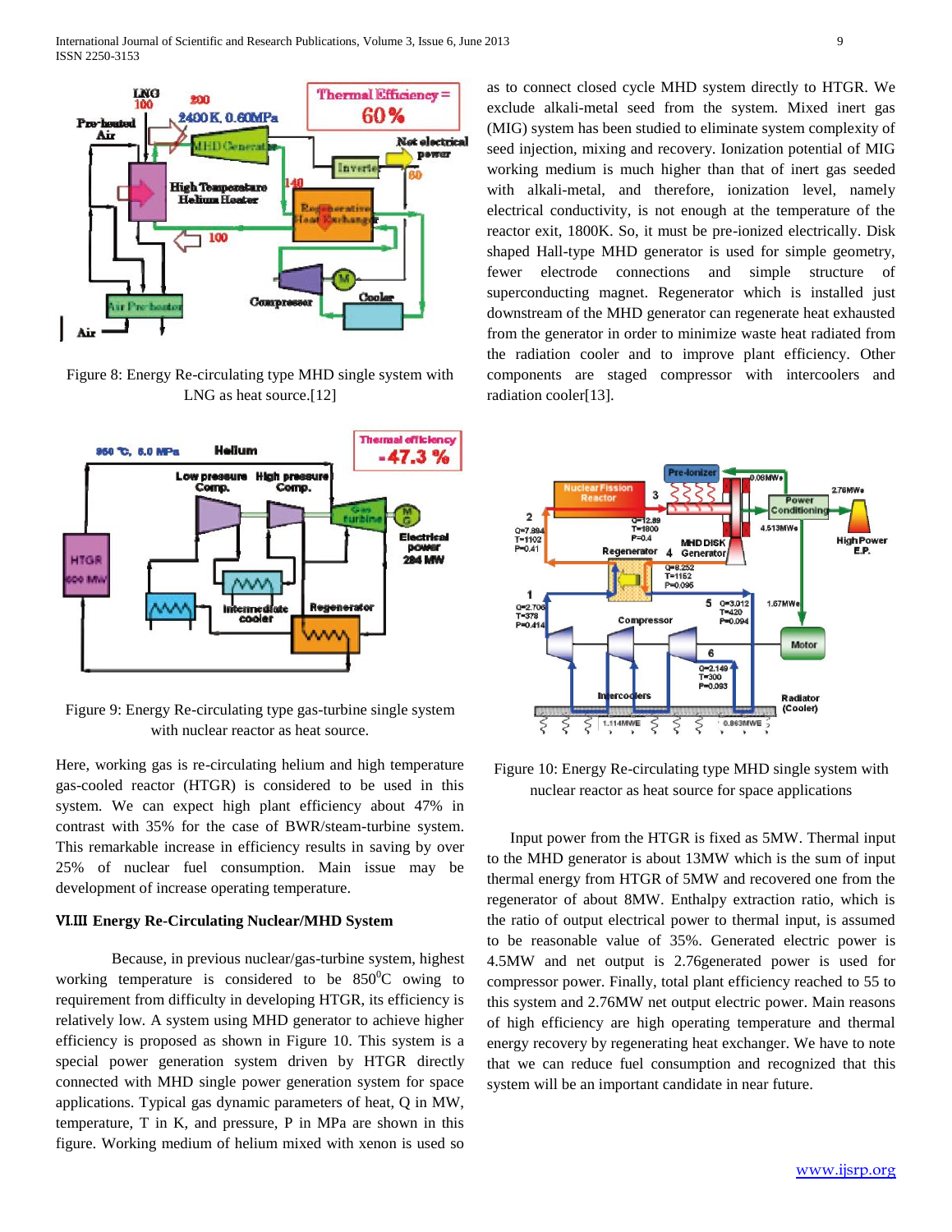

Figure  $11: CO<sub>2</sub>$  Recovery type MHD generator plant.

#### VI.IV **CO<sup>2</sup> Recovery Type MHD Power System**

To reduce CO2 emission is one of the urgent requirements to reduce global climate change based on green house effect. If we burn fossil fuel, CO2 must be exhausted. Therefore, we have to develop two directions; 1) increase plant efficiency which leads to reduce fuel consumption and 2)CO2 recovery type power generation system. We discuss how to increase plant efficiency using MHD generator previously. We would like to discuss how to design CO2 recovery type plant. At first, if we burn fossil fuel with air, exhaust gas contains so much N2 and we have to separate CO2 from N2 and H2O. This process requires so much energy and again increases CO2 production. If combustion exhaust contains only CO2 and H2O, it is easy to separate CO2 from H2O. This can be achieved by burning fuels with pure oxygen. Of course some amount of energy loss to produce oxygen takes place. However, temperature of combustion gas can be increased and if this increase in temperature can be effectively used to increase of plant efficiency, such penalty can be compensated. Basic ideas of  $CO<sub>2</sub>$ recovery type MHD power generation system are as follows: Heat source is coal synthesized gas burning with pure oxygen. Coal must be considered as a heat source in near future with in 200 years instead of LNG or oil. Nitrogen free with oxygen separate plant is included. Figure 11 shows typical  $CO<sub>2</sub>$  recovery type MHD generator plant proposed by Prof. N. Kayukawa at Hokkaido University. In this system,  $H_2$  and CO is burned with pure oxygen to drive MHD generator at the temperature around  $2800^{\circ}$ C. Downstream part after MHD generator, heat is recovered by regenerative coal gasification process, fuel pre-heating, and steam decomposition. Energy penalty for oxygen production plant can be recovered due to operate at high temperature with high efficiency of the MHD generator. It is known that only MHD generators can be operated such high temperature regime. Total plant efficiency can be expected as over  $50\%$  with  $CO<sub>2</sub>$ recovery.

## VII. CONCLUSION

In the conventional conversion systems a significant loss of energy occurs in the transition from thermal to mechanical energy (thermodynamic conversion). The performance from the point of view of efficiency of a heat engine is limited by the Carnot cycle. The Carnot efficiency is governed solely by the extreme temperatures of the cycle. The low temperature of the cycle is related to the temperature of the environment, the maximum temperature is rather related to the mechanical resistance of the material at high temperature. Nowadays, gas turbines are the technologies that can work to the highest value of temperature cycle, with values around 1500 K. These technologies are usually used as a topper in a combined cycle gas turbine (CCGT) plant. The Carnot efficiency for a thermal engine that works on those temperatures is about 80%.

In the MHD generator the advantage of having no moving parts allows to work at higher temperatures than a conventional energy conversion. It is possible to work with temperature around 3000K, and a these temperature the maximum theoretical efficiency would be near 90%. In the section of near future MHD power generation system the plant efficiency can be increased by increasing the working temperature, do not use condenser of steam-turbine to reduce exhaust heat, and to construct energy recirculating type system.

Also, in order to reduce  $CO<sub>2</sub>$  emission, use nuclear power with high efficiency. We have to construct nuclear powered energy re-circulating type system. Also idea of CO2 recovery type power generation system must be developed. Energy recirculating type Nuclear/MHD power system was proposed to achieve high efficiency using high operating temperature and eliminating bottoming cycle. For reduction of  $CO_2$  emission,  $CO_2$ recovery type generator system was proposed, which has special features of using coal synthesized gas burning with pure oxygen and heat recovery systems.

#### **REFERENCES**

- [1]. Mark Waldo Zemansky and Richard Dittman. Heat and thermodynamics : an intermediate textbook /MarkW. Zemansky, Richard H. Dittman. New York ; London : McGraw-Hill, 7th ed edition, 1997. [cited at p. 4- 21]
- [2]. M. Ali Kettani. Direct energy conversion / [by] M. Ali Kettani. Reading, Mass. : Addison-Wesley Pub. Co, 1970. [cited at p. 11]
- [3]. Alan L Fahrenbruch and 1927 Bube, Richard H. Fundamentals of solar cells : photovoltaic solar energy conversion / Alan L. Fahrenbruch, Richard H. Bube. New York : Academic Press, 1983. [cited at p. 11]
- [4]. V. S. (Vladimir Sergeevich) Bagot skii. Fuel cell: problems and solutions, Vladimir S. Bagotsky. Hoboken, N.J. : JohnWiley Sons, 2009. [cited at p. 11]
- [5]. R. A. (Ronald Alan) Coombe and Ronald Alan Coombe. Magnetohydrodynamic generation of electrical power / ed. by R.A. Coombe. Lond. : Chapman and Hall, 1964. [cited at p. 11]